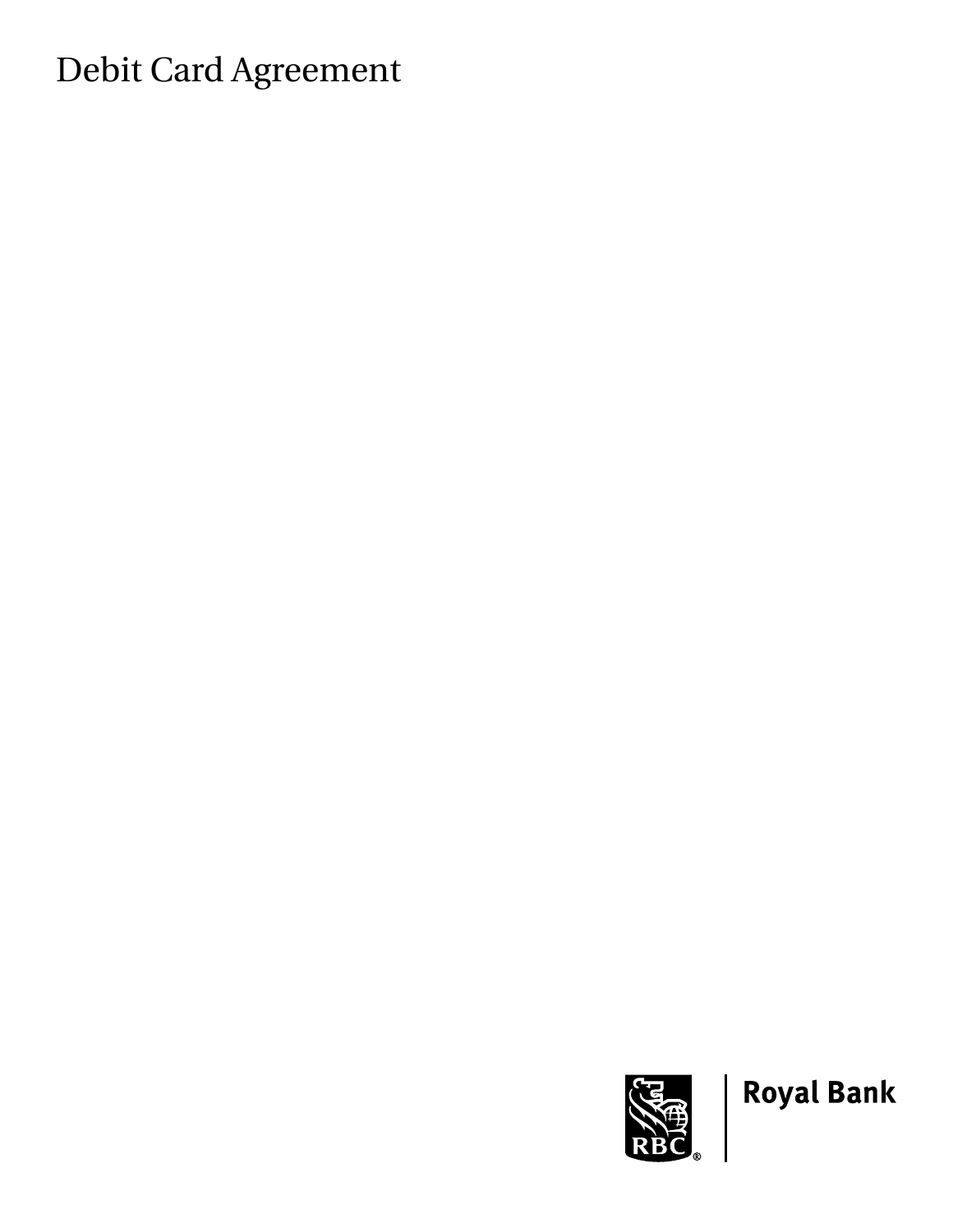# Debit Card Agreement

# TERMS USED IN THIS AGREEMENT

When this Agreement refers to **"you"** or **"your"**, it means the customer whose name is shown on the Debit Card and may include a person designated by you as an additional cardholder.

When this Agreement refers to **"we", "our"** and **"us"**, it means the RBC Company, including RBTT legal entities, with whom you have an Account that issues a Debit Card to you.

**"Account"** means a deposit or transaction account with us that may be accessed using a Debit Card.

**"Agreement"** means this RBC Royal Bank Debit Card Agreement;

**"ATM"** means an automated teller machine.

**"Biller"** means a utility, business or other party which has arranged with us to be a payer of bill payments using a Debit Card;

**"Debit Card"** means your RBC Royal Bank Debit Card, and any other card we indicate to be subject to this Agreement when we issue it to you. Debit Card includes the use of your card number;

**"Losses"** means any loss to you or to us that result from the use of your Debit Card, including any withdrawal or transfer of funds, any debit or other Account activity;

**"PIN"** means the confidential personal identification number for your Debit Card;

**"POS"** means point of sale allowing for (electronic) transactions with the use of your Debit Card; and

**"RBC Companies"** means Royal Bank of Canada and its subsidiaries and affiliates, including RBTT legal entities.

### WHAT THIS AGREEMENT COVERS

This Agreement sets out the terms that apply when you use your Debit Card. It replaces any earlier agreement between you and us governing Debit Cards, other than the Electronic Banking Agreement. It also applies to any replacement Debit Card we issue to you.

With this Agreement you promise to be responsible for the use of your Debit Card and PIN. This Agreement tells you about your rights and duties. You should read it carefully.

Selecting a PIN, or signing, activating or using a Debit Card means that you have received and read this Agreement and agree to its terms and conditions. You will use your Debit Card and PIN according to the terms of this Agreement and any other terms or conditions that we may advise you of from time to time.

# YOUR RIGHTS AND DUTIES AS A CUSTOMER USING YOUR DEBIT CARD

You can use your Debit Card for any purpose we agree to including:

• To pay for goods and services at a store or merchant that has Point-of Sale (POS) or other designated card terminals that accept debit card payments.

- To make cash withdrawals, bill payments, balance inquiries, deposits, or transfer funds from one Account to another at your local RBC Royal Bank ATM.
- To make cash withdrawals and balance inquiries from ATMs at other banks, locally or internationally, if applicable.
- To identify you when you are requesting a service from us or to authorize the transactions you do with us at our branches.

You agree not to use your Debit Card for any illegal, improper or unlawful purpose. Your Debit Card remains our property. We may from time to time prevent your Debit Card from being used for certain types of transactions as determined by us, including transactions connected with internet gambling. We will treat your PIN as your authorization whenever it is used with your Debit Card and any instructions received or transactions done using your Debit Card with your PIN will have the same legal effect as if you signed a written direction to us. For these transactions you will have the same rights and responsibilities as if you had used your Debit Card with your PIN.

Your Electronic Banking Agreement governs the use of your Debit Card number with or without your authorising signature for Electronic Banking Services.

# PERSONAL IDENTIFICATION NUMBER

We will advise you how to select your PIN and how to change it. We will also advise you which Accounts you may access with your Debit Card and PIN. Protecting the security of your Debit Card and PIN is important. You agree to keep your PIN confidential and separate from your Debit Card at all times. Select a PIN which cannot be easily guessed. PIN combination selected from your name, date of birth, telephone numbers or address can be easily guessed and must not be used. No one but you is permitted to know or use your PIN. If someone obtains your Debit Card and your PIN enabling them to be used together, you may be liable for their use of your Debit Card. The liability for losses section of this Agreement tells you when you are liable and when you are not.

# AUTHORIZATION

By using your Debit Card to conduct a transaction you authorize us to debit or credit your Account, as the case may be, for the amount of the transaction and any other fee imposed by the merchant or other financial institution at the time the transaction is carried out using the Debit Card and PIN. You also authorize us to debit your Account with any service fees applicable to the transaction carried out.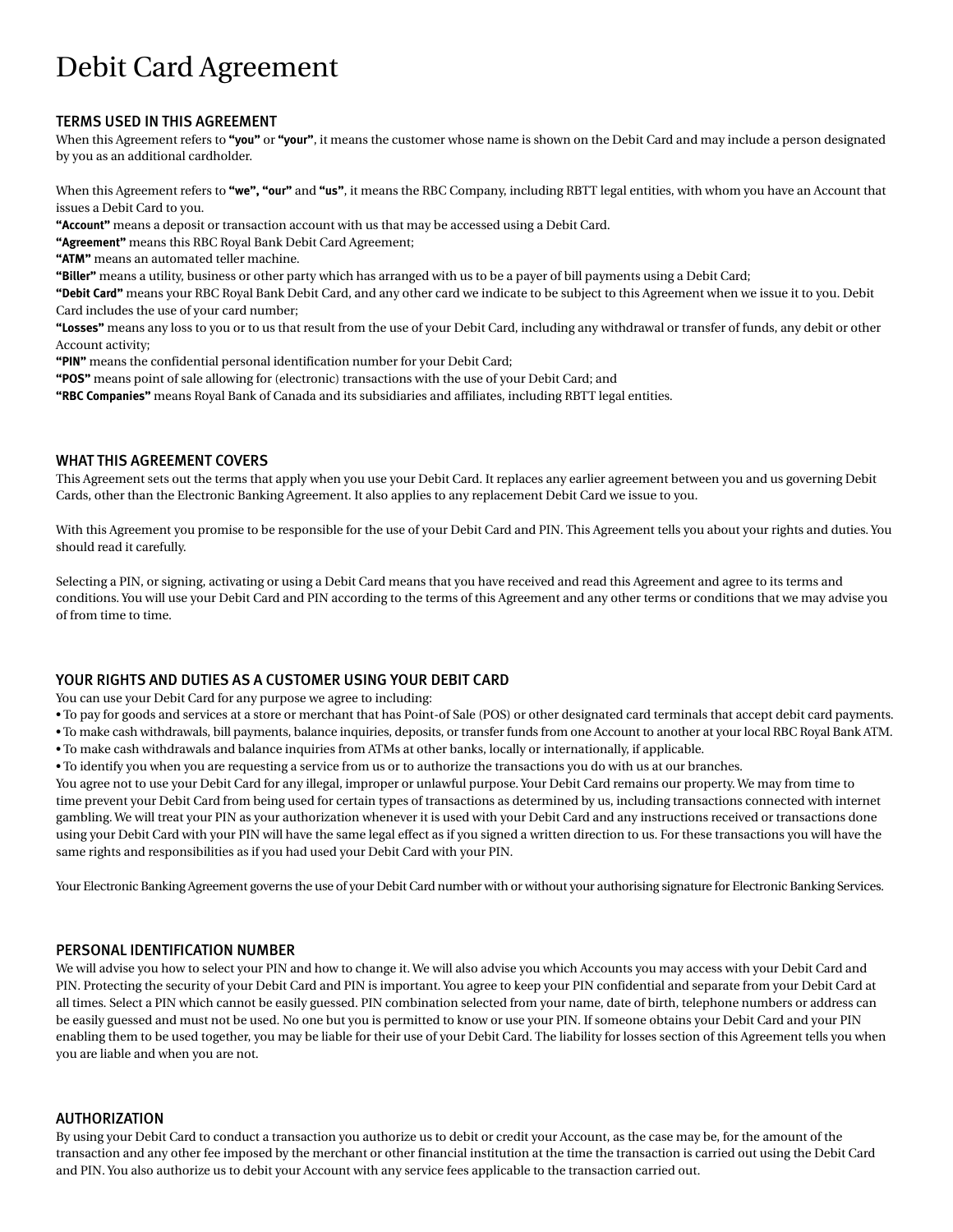# PROTECTING YOUR DEBIT CARD AND PIN

You are responsible to take reasonable precautions to keep your Debit Card and PIN safe. These precautions include:

- Always make sure that you can see your Debit Card at all times when you are using it for a POS transaction.
- Keep your Debit Card in a safe place and never let anyone else use it.
- Never reveal your PIN to anyone, including financial institution employees, law enforcement agencies or even close family members or friends.
- If you suspect that someone knows your PIN, immediately change it at your branch or call us and we will deactivate your Debit Card.
- Use your free hand or body to shield the entry of your PIN at ATMs and payment terminals.
- Do not accept assistance from anyone at the ATM. In addition, you should not ask anyone to conduct a transaction for you.
- Always remember to retrieve your Debit Card and transaction record after every ATM and POS transaction.
- Regularly check your Account statements and balances to verify all transactions have been properly recorded. If entries do not accurately reflect your transaction activities, such as missing or additional transactions, you should visit your branch or contact us immediately.
- Don't write your PIN on your Debit Card.
- If you must keep a written record of your PIN be sure it is kept separate from your Debit Card and make a reasonable attempt to hide or disguise the PIN so that no one else can easily guess that it is a record of your PIN.

# LOST OR STOLEN DEBIT CARD

You must tell us as soon as you are aware that your Debit Card is lost or stolen, or as soon as you suspect that someone else is using your Debit Card or simply knows your PIN, or you suspect that your Debit Card is missing. You may contact us by visiting or calling your local branch or by calling the Contact Centre.

You will not be responsible for any transactions resulting from the loss or theft of your Debit Card that are done after you have timely informed us of the loss or theft.

#### **VALIDITY**

Your Debit Card will be valid until the expiry date shown on the front of your Debit Card except where cancelled in accordance with the Agreement. Depending on where your Account is maintained your Debit Card may not have an expiry date.

#### SETTING LIMITS

We will set one or more limits that will apply to your use of your Debit Card. We may from time to time change any of these limits. Some of these limits will be daily limits with respect of the maximum amount you can withdraw in cash, or the limit for purchases or other transfers from your Accounts using your Debit Card on any one day. We will tell you what your current limits are when we send your Debit Card to you.

#### LIABILITY FOR LOSSES

You are responsible for all authorized use of a valid Debit Card.

You are liable for all Losses that result from these situations:

- You authorize someone else to use your Debit Card;
- You make an entry error like pressing the wrong key at an ATM or POS terminal;
- You make fraudulent or worthless deposits or transfers;
- Your use of your Debit Card when there is insufficient funds in you Account.

Where you cooperate fully in any investigation that we, or the public authorities may conduct regarding the unauthorized use of your Debit Card and we establish that the use of your Debit Card was unauthorized you are not liable for:

- Losses that occur because of your unintentional contribution to someone else's unauthorized use of your Debit Card;
- Losses that occur because you have been the victim of fraud, theft, or have been coerced by trickery.

You are liable for losses if you contribute to someone else's unauthorized use of your Debit Card.

You contribute to someone else's unauthorized use by:

- Voluntarily disclosing your PIN to someone else;
- Writing your PIN on or near your Debit Card or choosing a PIN that is easily guessed (see Personal Identification Number section of this Agreement);
- Keeping a poorly disguised written record of your PIN on or near your Debit Card (see Personal Identification Number section of this Agreement);
- Not telling us within a reasonable time or the time set by applicable laws in the jurisdiction where your Account is maintained when your Debit Card is lost, stolen or misused or that you suspect that someone else is using your Debit Card or knows your PIN
- without prejudice to the above, you fail to take reasonable precautions to prevent cards issued to you, your PIN or other personalized security features safe.

It is our responsibility to show based on probability that you have contributed to someone else's unauthorized use of your Debit Card.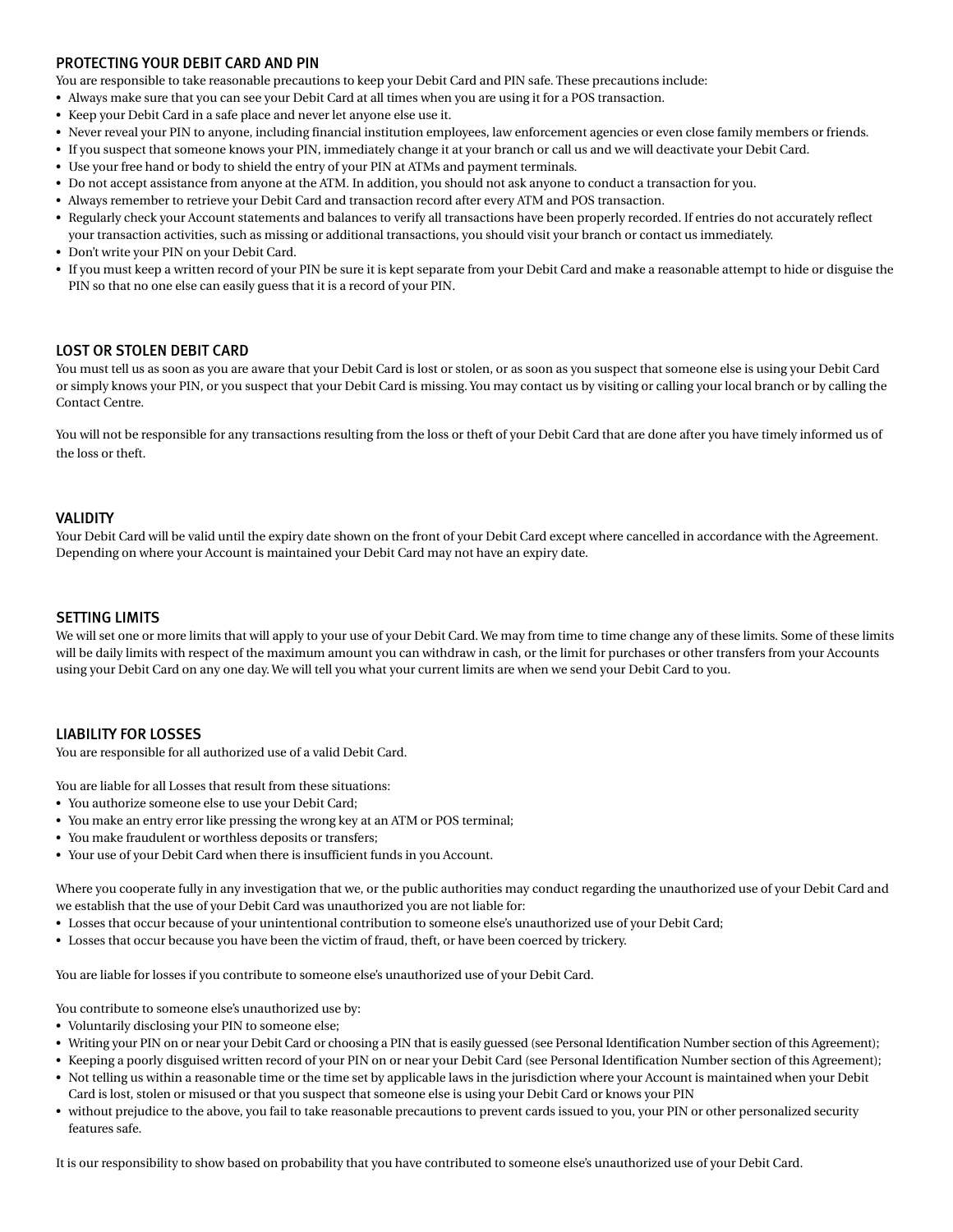# YOUR LIABILITY MAY EXCEED ACCOUNT BALANCE

Your liability for losses may exceed your Account balance or available funds if the Account is a transaction account, has overdraft protection, or is linked with an account that does. Your liability will also exceed your Account balance for losses that result from fraudulent or worthless deposits being made at an ATM.

# VERIFICATION AND RECORDS

All transactions carried out using your Debit Card and PIN, including deposits of instruments, cash and other items, are subject to our verification and acceptance. This may take place on a date later than the date you use the Debit Card and will affect when transactions become effective. Our records showing the use of your Debit Card and PIN and our determination of the details of that transaction, including our count and verification of the particulars of any Debit Card and PIN use, will be considered correct and binding on you, unless you notify us in writing of any mistakes. You must notify us of any mistakes within 30 days of the date of a disputed transaction or, such longer time period as may be required by an agreement between you and us for the operation of the Account to which the mistakes relate. Transaction records of your Debit Card and PIN use are issued to help you with your Account record-keeping. If you do not agree with the particulars shown on a record, we will review our records to settle the disagreement.

# ADDITIONAL CARDHOLDER(S)

You may ask us to issue a Debit Card and PIN to someone else who is authorized to act on your behalf (for example, a person acting under a Power of Attorney given by you). If we agree, you are responsible for ensuring that any additional cardholder(s) complies with this Agreement and you will have to pay for all transactions carried out using the additional card(s), including those charged to your Account after the additional card(s) has been returned to us.

You acknowledge that any additional cardholder(s) will have access to your previous Account history and transaction details for the Account and agree to this access being provided.

# INTERPRETING AND ENFORCING THIS AGREEMENT

This Agreement will be interpreted in accordance with the laws of the jurisdiction in which your Account is maintained. In the event of a dispute, you agree that the courts in the jurisdiction where your Account is maintained shall be competent to hear such dispute and you agree to be bound by any judgment of that court.

# PROBLEMS WITH MERCHANTS/LIMITATION ON OUR LIABILITIES

We are not responsible for problems you have with anything you buy using your Debit Card for a POS transaction. We are also not responsible for any problems you have with the Biller when you use your Debit Card to pay a bill. You must settle any such problem directly with the merchant or Biller.

When you make bill payments at one of our ATMs or branches, you are responsible to ensure that all Biller information (including account numbers and payer names) required by us to complete your payment instructions to that Biller is accurate at all times. We may, without notice to you, update your bill profile information, if advised of a change by the Biller.

We try to ensure that transactions are completed whenever you use your Debit Card for a purpose we have agreed to. However, we will not be liable to you for damages (including special, indirect or consequential damages) if an ATM or a merchant does not accept your Debit Card or you cannot use your Debit Card for any reason, including where we cancel or temporarily de-activate your Debit Card or decline to authorize a transaction because we have detected activity in your Account or the use of the Debit Card that we consider to be unusual. We are not responsible for a Biller's posting practices or if they charge you late fees or interest penalties.

#### SERVICE CHARGES

Service fees applicable to transactions made using a Debit Card or PIN are set out in our Schedule of Fees & Service Charges. When you use your Debit Card you agree to pay any applicable service fee, including the service fees that may be imposed by any third party for using their ATM or POS.

# CONTACTING US ABOUT A PROBLEM

If you have any questions or concerns about this Agreement, please visit or call your local branch or call the Contact Centre. We have a complaint/ dispute resolution procedure in place for dealing with these problems. We will tell you all about it if you call to ask. If you contact us to report an unauthorized transaction where your Debit Card has been used, we will respond to you as soon as possible and no later than ten (10) Business Days, informing you of our decision as to whether or not we hold you responsible. During this time, we will not unreasonably restrict your access to funds that are the subject of the dispute.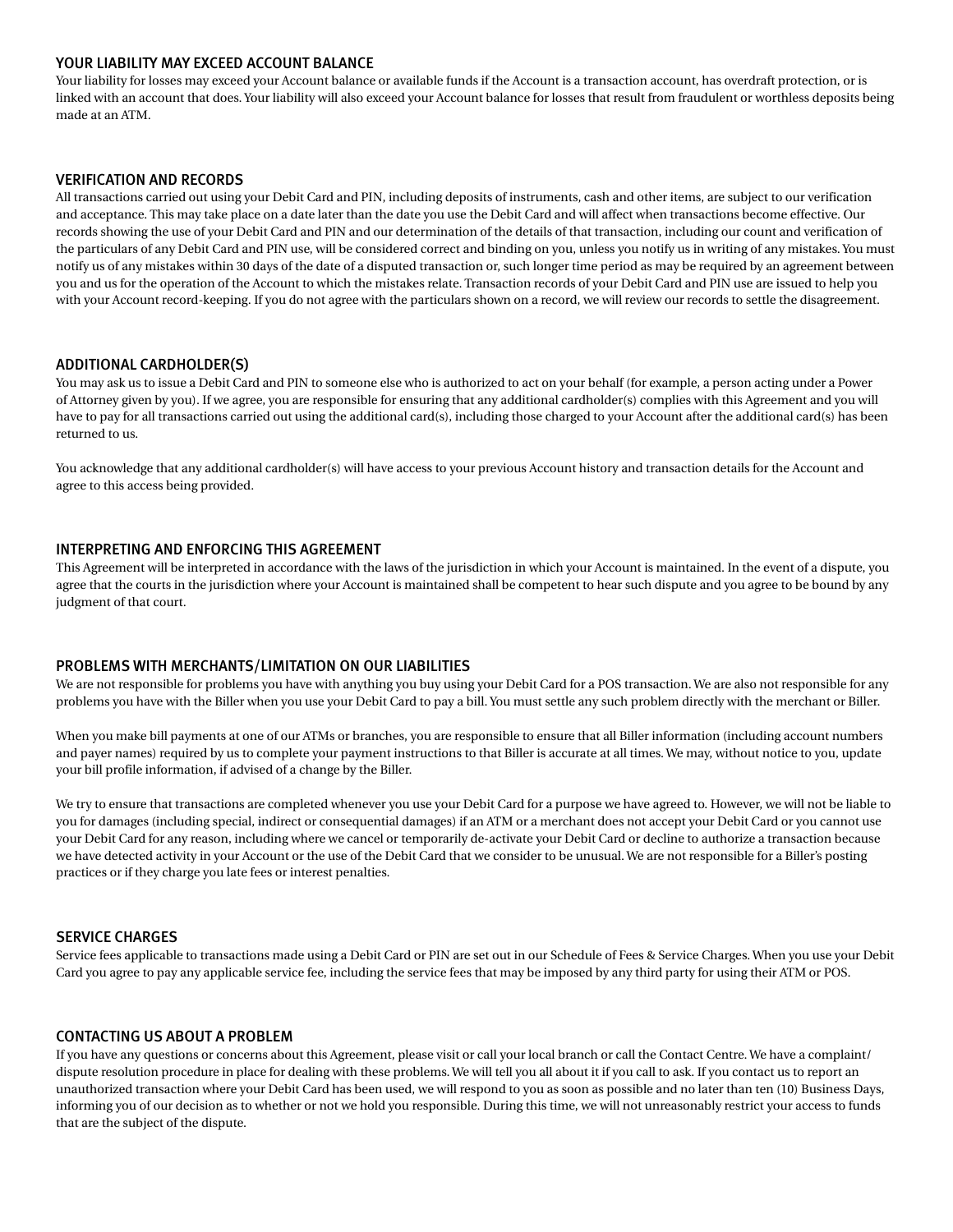# ADDING OR CHANGING TERMS OF THIS AGREEMENT

We may add or change terms of this Agreement at any time. If we do, we will let you know at least 30 days before the changes come into effect. We will notify you of any changes in any one or more of the following ways: by sending you a notice (written or electronic), by posting a notice in all of our branches, by displaying a notice at our ATMs, or by notice on our public internet sites. If we send you a written notice we will write to the address shown in our records. Any such notice to you will be deemed to have been received by you seven days after the notice was posted on our ATM screens or on our public internet sites or sent to you. If you do not agree with the addition or change you are free to close your Account. If you use your Debit Card after the effective date of a change, it will mean you accepted the changes.

# ENDING THIS AGREEMENT

If you contravene any part of this Agreement, if we are required by law, if we suspect that your Debit Card is being used by someone else or has been or may be used to commit a fraud we may restrict or discontinue the use of a Debit Card or end this Agreement at any time without prior notice to you. Where we restrict or discontinue the use of a Debit Card or end this Agreement we will tell you as soon as possible. In all other cases, you or we may end this Agreement at any time by giving notice in writing. If this Agreement has ended, your obligations continue until they have been completely satisfied.

# TRANSACTIONS IN A FOREIGN CURRENCY

When you use your Debit Card to do a withdrawal or make a purchase in currency other than the currency of your Account, we will convert the amounts withdrawn and any associated charges imposed by any third party for the use of the ATM or POS terminal, to the currency of your Account when we deduct the funds from your Account. We will convert these amounts to the currency of your Account no later than the date we post the transaction to your Account at the rate of exchange determined by us on the day the transaction is posted to your Account.

# PROTECTING YOUR PRIVACY – COLLECTION AND USE OF CUSTOMER INFORMATION

#### **Collecting your information**

We may from time to time collect financial and other information about you such as:

- information establishing and maintaining your identity (for example, name, address, telephone number, date of birth, etc.), type of business (if any) and your personal background;
- information related to transactions arising from your relationship with and through us and/or received by us from other financial institutions;
- information you provide on an application for any of our products and services;
- information for the provision of products and services; and
- information about financial behavior such as your payment history and credit worthiness.

We may collect and confirm this information during the course of our relationship. We may obtain this information from a variety of sources, wherever located, including from you, from service arrangements you make with or through us, from credit reporting agencies and financial institutions (including correspondent banks), from registries, from references you provide to us and from other sources as is necessary for the provision of our products and services.

You acknowledge receipt of notice that from time to time reports about you may be obtained by us from credit reporting agencies.

#### **Using your information**

This information may be used or disclosed from time to time for the following purposes:

- to verify your identity and investigate your personal background;
- to open and operate your Account(s) and provide you with products and services you may request;
- to better understand your financial situation;
- to determine your eligibility for products and services we offer;
- to help us better understand the current and future needs of our clients;
- to communicate to you any benefit, feature and other information about products and services you have with us;
- to protect your interests where, in our sole discretion, we deem necessary or desirable;
- to help us better manage our business and your relationship with us;
- to maintain the accuracy and integrity of information held by a credit reporting agency; and
- as required or permitted by law.

#### **For these purposes, we may:**

- make this information available to our employees, our agents and service providers, who are required to maintain the confidentiality of this information;
- share this information with other financial institutions (including correspondent banks) or persons with whom I have or may have financial and other business dealings, wherever located; and
- give credit, financial and other related information to credit reporting agencies who may share it with others.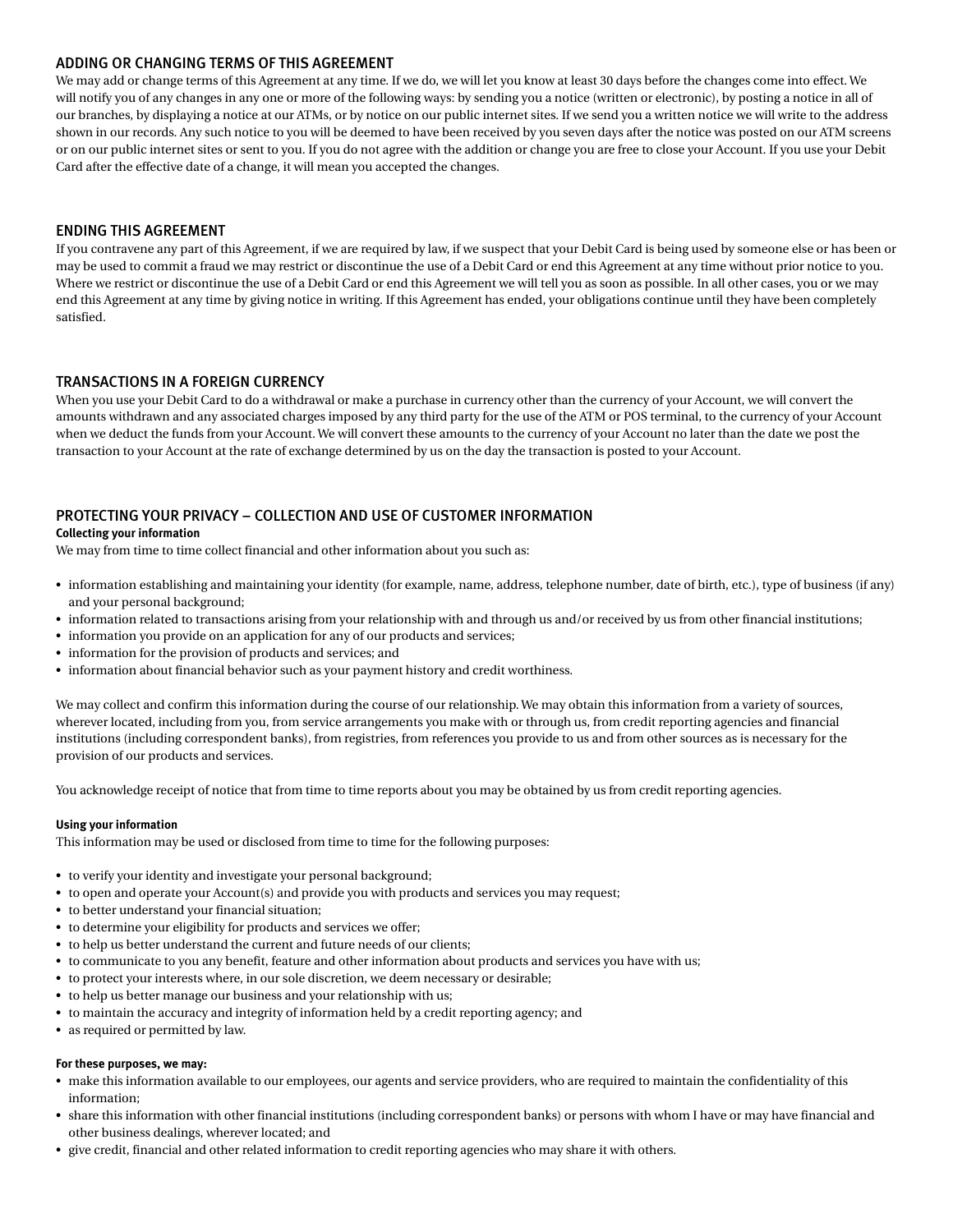In the event our service provider is located outside of your jurisdiction, the service provider is bound by the information may be disclosed in accordance with, the laws of the jurisdiction in which the service provider is located.

Upon your request, we may give this information to other (legal) persons.

We may also use this information and share it with RBC Companies wherever located who shall be entitled to retain copies of any information disclosed (i) to manage our risks and operations and those of RBC Companies; and (ii) to comply with valid requests for information about you from regulators, government agencies, public bodies and other entities who have a right to issue such requests.

If we have your relevant tax number, we may use it for tax related purposes if you hold a product generating income and share it with the appropriate government agencies, and we may also share it with credit reporting agencies as an aid to identify you.

#### **Other uses of your information**

- We may use your information to promote our products and services, and promote products and services of third parties we select, which may be of interest to you. We may communicate with you through various channels, including telephone, computer or mail, using the contact information you have provided.
- We may also, where not prohibited by law, share this information with RBC Companies for the purpose of referring you to them or promoting to you products and services which may be of interest to you. We and RBC Companies may communicate with you through various channels, including telephone, computer or mail, using the contact information you have provided. You acknowledge that as a result of such sharing they may advise us of those products or services provided.
- If you also deal with other RBC Companies, we may, where not prohibited by law, consolidate this information with information they have about you to allow us and any of them to manage your relationship with RBC Companies and our business.

You understand that we and RBC Companies are separate, affiliated corporations. RBC Companies include our parent companies, affiliates and subsidiaries, which are engaged in the business of providing any one or more of the following services to the public: deposits, loans and other personal financial services; credit, charge and payment card services; trust and custodial services; securities and brokerage services; and insurance services.

#### **Your right to access your information**

You may obtain access to the information we hold about you at any time and review its content and accuracy, and have it amended as appropriate. However, access may be restricted as permitted or required by law. To request access to such information or, to ask questions about our privacy policies you may do so now or at any time in the future by contacting your branch. You may obtain more information about our privacy policies by calling us or by visiting our website.

#### **NO WAIVER:**

You understand and agree that no delay or failure on our part to exercise any right, remedy, power or privilege available under this Agreement will affect or preclude our future exercise of that right, remedy, power or privilege.

#### **SEVERABILITY:**

If any one or more of the provisions of this Agreement is for any reason deemed void, invalid, illegal or unenforceable, the remaining provisions will remain valid and in force.

#### GOVERNING LAW

This Agreement is governed by and constructed in accordance with the laws of the jurisdiction in which your Account is maintained. Any disputes arising from or relating to this agreement and/or your relationship with us will be brought exclusively before a competent court in the jurisdiction in which your Account is maintained.